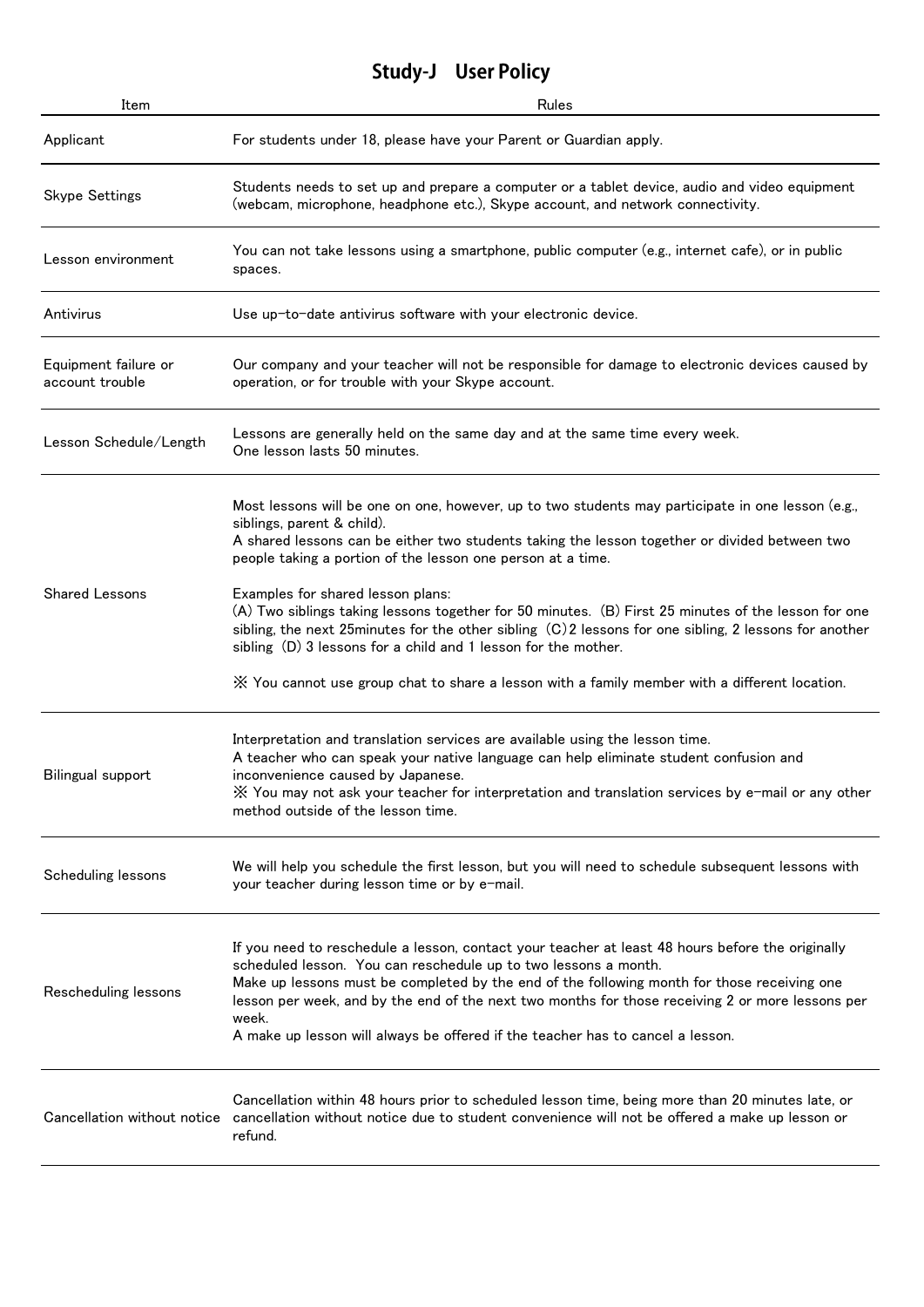| Item                                        | Rules                                                                                                                                                                                                                                                                                                                                                                                                                                                                                                                                                                                                                                                                                                                                                                                                                                               |
|---------------------------------------------|-----------------------------------------------------------------------------------------------------------------------------------------------------------------------------------------------------------------------------------------------------------------------------------------------------------------------------------------------------------------------------------------------------------------------------------------------------------------------------------------------------------------------------------------------------------------------------------------------------------------------------------------------------------------------------------------------------------------------------------------------------------------------------------------------------------------------------------------------------|
| <b>Extensions and Additional</b><br>lessons | If you wish to have a lesson extended or to have additional lessons in a short period of time, please<br>purchase additional lessons in advance. Without prior notice, you will not be able to extend lesson<br>time.<br>Additional lessons are 6,480 yen (incl. tax) for two 50 minute lessons. These lessons are valid until<br>the end of the following month.<br>Please purchase from the "student management page" and make your payment to our bank<br>account. You will be notified as soon as we confirm your payment, then schedule the lessons with<br>your teacher.                                                                                                                                                                                                                                                                      |
| Monthly Payment                             | Please use the automatic payment of the Japan Post Bank. It will automatically debit the monthly<br>fee on the 15th every month from your Japan Post Bank account. The draw-down fee is on us.<br>Because it will take time to the procedure, please pay the first month's fee by bank transfer. If you<br>start your lesson from the mid-month, we will adjust the fraction of the lesson fee at the time of<br>the first withdrawal.<br>If you wish to use the bank transfer by your circumstances, please consult with us, then transfer 3<br>months fee or 6 months fee to our designated account. (Please bear the transfer fee)<br>If the payment is delayed, please note that you will not be able to start your lesson until the<br>payment is confirmed.                                                                                   |
| Temporary time off                          | From the first day of the month, you are able to skip all lessons for a given month.<br>Please inform us from "student management page" before the 10th day of the previous month.<br>We will stop the automatic withdrawal.<br>You will not be able to take any lessons during the recess period.<br>When you wish to restart lessons, please contact us from the "student management page" before<br>the 20th day of the month before you wish to restart and deposit your monthly fee in your draw-<br>down account. We will contact you as soon as we confirm your payment.<br>Please note your teacher and lesson date/time may change.<br>*You are allowed to take time off for up to 3 consecutive months. If there is no contact after that,<br>you will be automatically withdrawn and there will be no refund for the unfinished lessons. |
| Withdrawal                                  | If you wish to withdraw, please let us know from the "student management page" before the 10th<br>day of the month you wish to end lessons.<br>After the 11th day, you'll be enrolled through the end of the following month.<br>Please note that there will be no refund for unfinished lessons.                                                                                                                                                                                                                                                                                                                                                                                                                                                                                                                                                   |
| Student management page                     | You can access from the URL listed at the bottom of the e-mail from the teacher or our staff.<br>Please contact us from this page when you wish to purchase additional lesson tickets, start or<br>stop a time off period, or withdraw.<br>X There are no links from the Study-J website.                                                                                                                                                                                                                                                                                                                                                                                                                                                                                                                                                           |
| Substitute teacher                          | You can request for another teacher to continue your lessons if your teacher is unavailable for<br>more than 2 weeks.                                                                                                                                                                                                                                                                                                                                                                                                                                                                                                                                                                                                                                                                                                                               |
| Lesson recording                            | Teachers may record lessons.<br>X You will be notified and asked for permission beforehand.<br>The purpose of recording is to improve our service and guidance, and will not be used for any other<br>purpose.                                                                                                                                                                                                                                                                                                                                                                                                                                                                                                                                                                                                                                      |